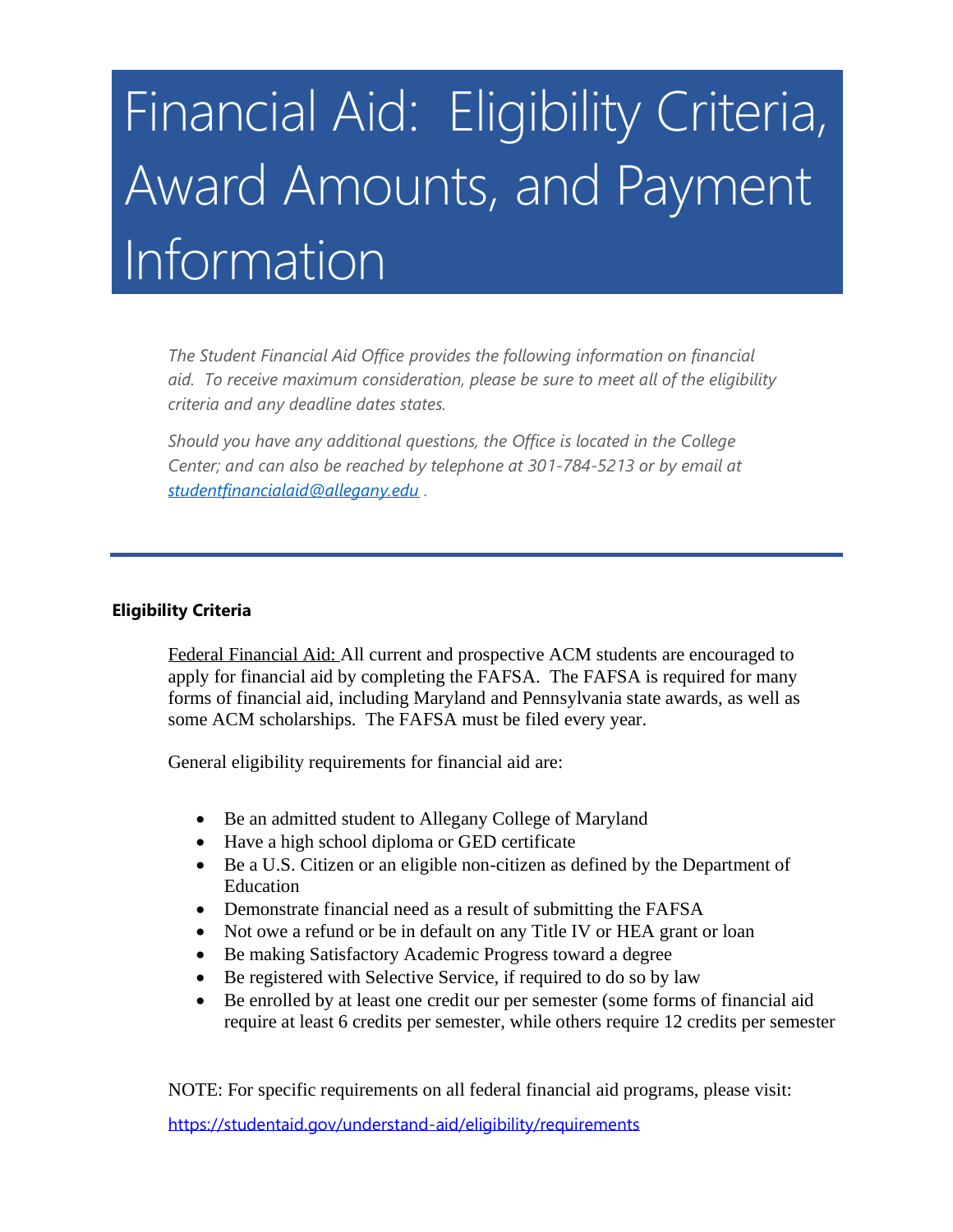State Financial Aid: Allegany College of Maryland participates with the State of Maryland and the State of Pennsylvania to award state scholarships. The eligibility requirements are different for each state.

- For Maryland, please visit this website: https://mhec.state.md.us/preparing/Pages/FinancialAid/index.aspx
- For Pennsylvania, please visit this website: https://www.pheaa.org/grants/state-grant-program/

Allegany College of Maryland Scholarships: Allegany College of Maryland has over 380 scholarships. Our comprehensive Scholarship Book lists the eligibility requirements for each scholarship, along with the application process.

## **Award Amounts**

amily Contribution (EFC), which is calculated by completing the FAFSA. Award amounts for federal and state financial aid are based on the student's Expected F

Federal Pell Grant - The Federal Pell Grant Program provides funds (which do not have to be repaid) to eligible undergraduates The 2019-2020 full-time awards range from \$657 to \$6,195. According to federal regulations, the amount of Federal Pell Grant funds a student may receive over his or her lifetime is limited to the equivalent of six years of full-time enrollment. Students may check their Pell Grant eligibility online by logging on to the National Student Loan Data System (NSLDS) Student Access website at [nslds.ed.gov](https://nslds.ed.gov).

Federal Supplemental Educational Opportunity Grant (FSEOG) - FSEOG funds (which do not have to be repaid) are awarded to undergraduate students who demonstrate exceptional financial need and are eligible to receive a Federal Pell Grant. The amount of this grant ranges from \$100 to \$4000 per academic year.

Federal Work-Study (FWS) Program - The FWS Program provides funds to employ students (on- or off-campus) who qualify for financial aid. Students will be considered for an award by having submitted their FAFSA by the March 2 deadline, having submitted any requested documents by the May 9 deadline and demonstrating financial need greater than \$1,000. Also, the student must have indicated interest in the FWS Program on their FAFSA. Students must be enrolled at least half-time (except during the summer) to be considered for this program. Awards range from \$1,880 to \$4,512.

Federal Direct Loan Program - The Federal Direct Loan Program provides low-interest, long-term loans to assist in paying educational costs. These funds must be repaid. Funding for these loans comes from the U.S. Department of Education. These loans can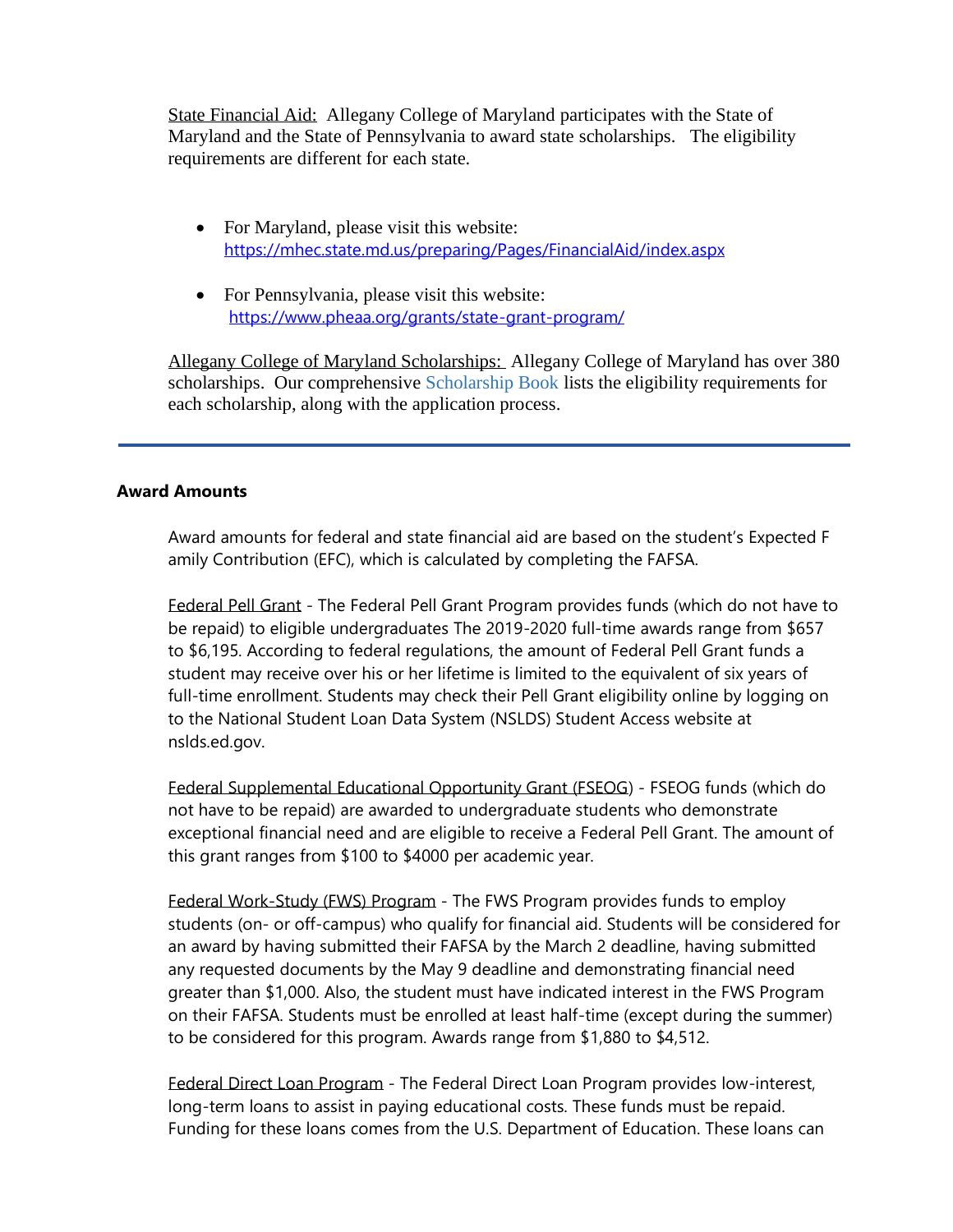has up to 14 days to disburse any refunds due. To be eligible to borrow a Federal Direct below half-time during a semester, the remainder of your loan may be canceled. You be subsidized or unsubsidized. You should carefully consider borrowing only what you need. If you accept a Federal Direct Loan, you will receive a Disclosure Statement from the Department of Education. PLEASE NOTE: The Anticipated Disbursement date is NOT the date your Federal Direct Loan funds will be available to you. Financial aid awards are credited to your student account after the  $3<sub>rd</sub>$  week of class and then the Business Office Loan, you are required to be enrolled at least half-time (6 credit hours). If you drop must also complete an electronic Master Promissory Note (eMPN) by going to [studentloans.gov](https://studentloans.gov) and logging in with your Federal Student Aid Identification (FSA ID) and complete a Loan Entrance Counseling session at this same site if you are a first-time borrower.

 must be accepted for the award year. At any time during the award year, you can reduce The amount you may borrow is determined based on your grade level and program of study. We encourage students to monitor their loan debt by viewing their loan history at [nslds.ed.gov](https://nslds.ed.gov). Students are not required to accept the entire loan amount offered. If you are planning to attend both the fall and spring semesters at least half-time, the loan or cancel your loan. Award amounts are shown in the table below.

| Year                                                                             | <b>Dependent Students (except)</b><br>students whose parents are<br>unable to obtain PLUS Loans) | <b>Independent Students (and</b><br>dependent undergraduate<br>students whose parents are<br>unable to obtain PLUS Loans) |
|----------------------------------------------------------------------------------|--------------------------------------------------------------------------------------------------|---------------------------------------------------------------------------------------------------------------------------|
| <b>First-Year</b><br><b>Undergraduate Annual</b><br><b>Loan Limit</b>            | \$5,500—No more than \$3,500 of<br>this amount may be in subsidized<br>loans.                    | \$9,500—No more than \$3,500 of this<br>amount may be in subsidized loans.                                                |
| <b>Second-Year</b><br><b>Undergraduate Annual</b><br><b>Loan Limit</b>           | \$6,500—No more than \$4,500 of<br>this amount may be in subsidized<br>loans.                    | $$10,500$ —No more than \$4,500 of<br>this amount may be in subsidized<br>loans.                                          |
| <b>Third Year and</b><br><b>Beyond Undergraduate</b><br><b>Annual Loan Limit</b> | \$7,500—No more than \$5,500 of<br>this amount may be in subsidized<br>loans.                    | \$12,500—No more than \$5,500 of<br>this amount may be in subsidized<br>loans.                                            |
| <b>Graduate or</b><br><b>Professional Student</b><br><b>Annual Loan Limit</b>    | Not Applicable (all graduate and<br>professional students are considered<br>independent)         | \$20,500 (unsubsidized only)                                                                                              |
| <b>Subsidized and</b><br><b>Unsubsidized Aggregate</b><br><b>Loan Limit</b>      | \$31,000—No more than \$23,000 of<br>this amount may be in subsidized<br>loans.                  | \$57,500 for undergraduates—No<br>more than \$23,000 of this amount<br>may be in subsidized loans.                        |
|                                                                                  |                                                                                                  | \$138,500 for graduate or professional<br>students—No more than \$65,500 of<br>this amount may be in subsidized           |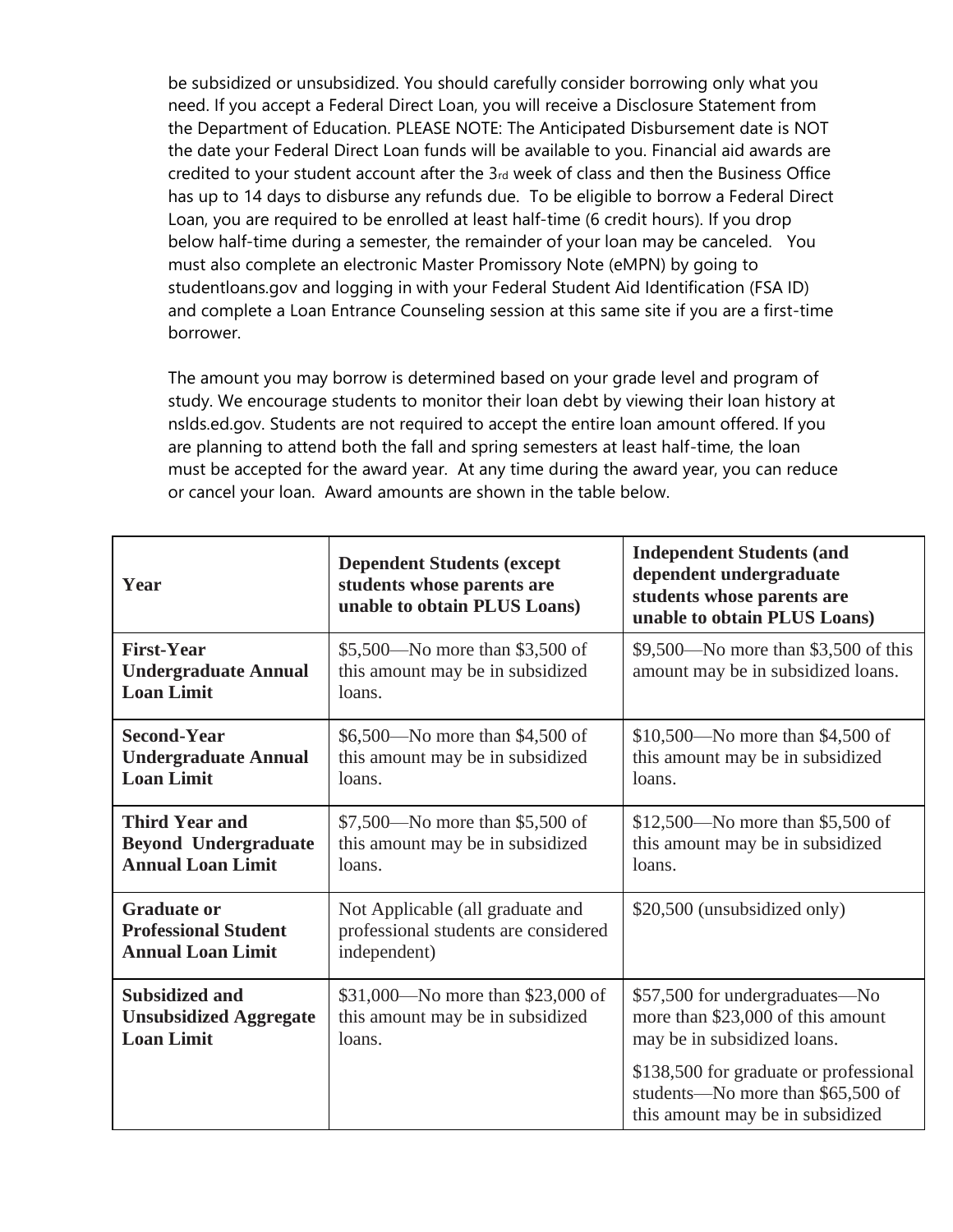| Year | <b>Dependent Students (except)</b><br>students whose parents are<br>unable to obtain PLUS Loans) | <b>Independent Students (and</b><br>dependent undergraduate<br>students whose parents are<br>unable to obtain PLUS Loans) |
|------|--------------------------------------------------------------------------------------------------|---------------------------------------------------------------------------------------------------------------------------|
|      |                                                                                                  | loans. The graduate aggregate limit<br>includes all federal loans received for<br>undergraduate study.                    |

Federal Direct PLUS Loans - Direct Parent Loan Parent (PLUS) Loans are intended to provide a source of financial assistance to parents of dependent students. Parents (with satisfactory credit histories) may borrow up to the cost of attendance each year, minus any financial aid awarded to the student. Interest begins to accrue immediately after the first disbursement. Repayment begins immediately after the final disbursement of the loan occurs, with the first payment due within 60 days. The fixed-interest rate for 2019- 2020 was 7.595%. If you are a dependent student and your parent does not qualify for a PLUS Loan, you may be eligible to borrow an additional Unsubsidized Federal Direct Loan. The PLUS Loan parent must log on to [studentloans.gov](https://studentloans.gov), select "Apply for a Direct PLUS Loan," select "Parent PLUS" and complete the application. If approved, the parent must complete the Master Promissory Note for Parent PLUS Loans online at [studentloans.gov](https://studentloans.gov).

Maryland State Scholarships – As the state of Maryland has various programs, please visit their website to get the award amounts for each program:

<https://mhec.maryland.gov/preparing/Pages/FinancialAid/descriptions.aspx>

Pennsylvania State Scholarships – As the state of Pennsylvania has various programs, please visit their website to get the award amount for each program:

<https://www.pheaa.org/grants/state-grant-program/state-grant-faq.shtml>

ACM Scholarships - ACM offers over 380 scholarships and each scholarships has its own award amount. Please use the ACM Scholarship Book to determine the award amount for the scholarships for which you are eligible to apply.

<https://www.allegany.edu/scholarships/index.html>

## **Payment Information**

exception of Federal Work-Study. This 80% refund date is listed in the ACM Catalog. Federal Financial Aid is disbursed (paid) each semester after the 80% refund, with the

 submitted on the work-study timesheet. Federal Work-Study wages are paid once each month based on the hours worked as